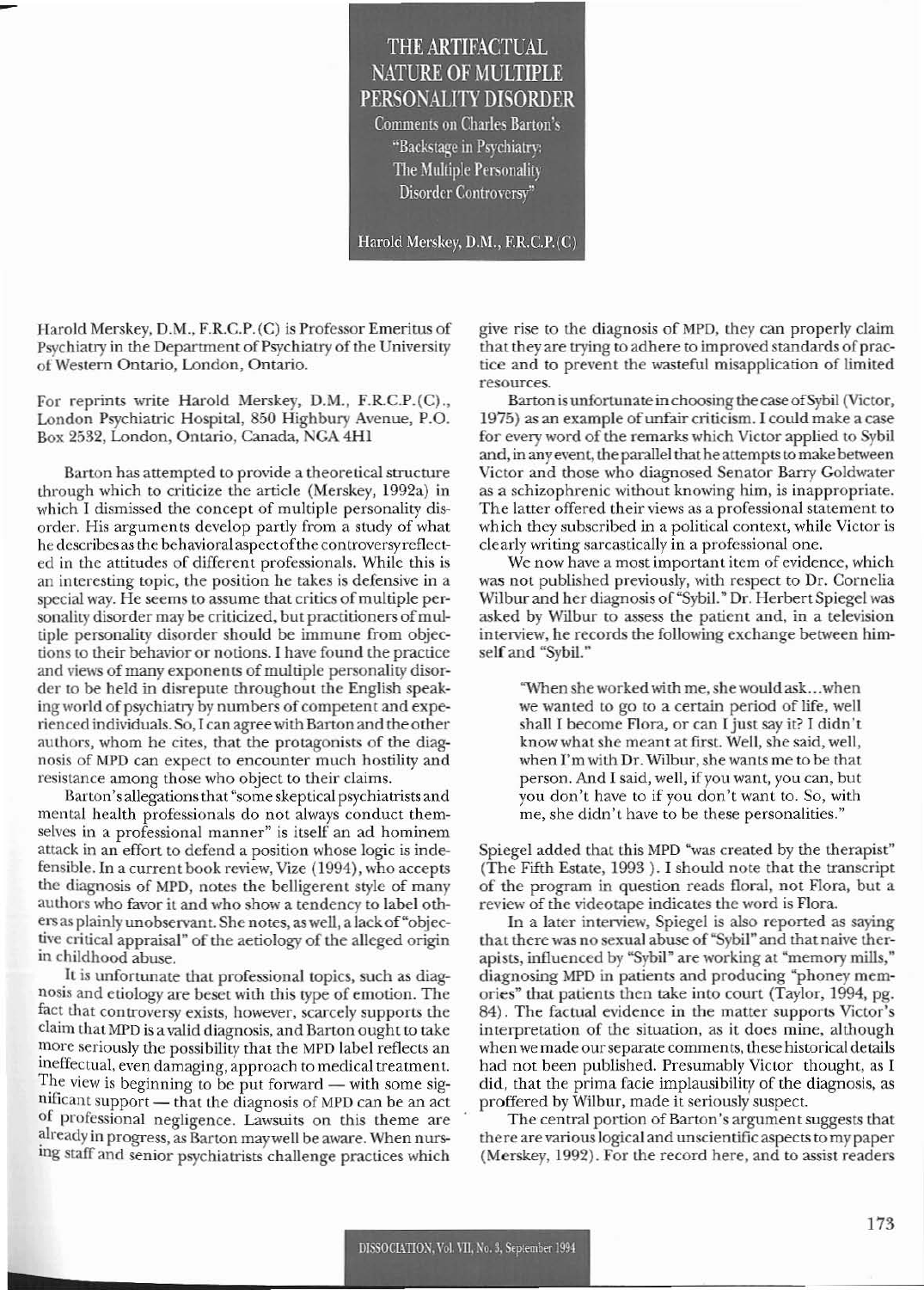of DISSOCIATION with an accurate statement of what I did say (with a mass of supporting detail), I set out the following summary:

There has been an enormous proliferation in thediagnosis of MPD. Several — perhaps many - individual practitioners claim to have seen, by their respective selves, more casesthan were reponed in the literature in the first 140 years after the diagnosis was made. During the 1970s, for whatever reason, there was asubstantial growth in the frequencyofthe diagnosis and, from 19SOonwards, when *DSM-III* accepted the category, this diagnosis spread exponentially. MPD is not thought to be an infectious disease and. when a psychological disorder increases in this fashion, psychiatrists and others would be negligem if they did not consider the possibility that social effects might be promoting it. These include both iatrogenic effects and the varieties of different publicity present in the media. Despite the logic chopping in which Barton indulges, this is an inescapable issue.

It appeared to me that publicity had become so widespread. that there was no way in which we could saywith certainty that anymodem case arose without some contribution from suggestion, either lay or professional. Historical analysis offered one wayofresolving this difficulty. Ifcases existed before the development of widespread publicity, it might prove that they would enable us to learn what true cases were like originally, before the suspicion of iatrogenesis or other suggestion had emerged. For this reason I undertook a review of the major historical cases, looking at the original documents so far as they were accessible. To my surprise, there was not a single case which allowed a valid diagnosis of MPD, free either from a misunderstanding or from the effects of suggestion. Several early cases were misdiagnosed examples ofrapid cycling bipolar affective disorder. Later cases all showed the influence of suggestion — often frankly acknowledged.

I began as somebody who believed that multiple per· sonality disorder might occur, hut only rarely. I finished as a skeptic who had discovered that there was not a single true case from the past on which one could rely and who could only conclude that the present cases were being generated by social and professional forces. There is nothing in Barton's article which disproves that position.

Hacking (personal communication, 1994) pointed out to me that Janet (1925) himself confirmed part of my conclusions. In a late comment, Janet identified the previous prominent cases as hysterical illnesses having the same pattern as Folie Circulaire, i.e., Manic-Depressive illness: "The changes induced by aesthesiogenism [the removal of symptoms by suggestion or other psychological techniques] in hysterical patients, are only peculiar forms of the oscillations

that can be observed in periodic depressions." Janet goes on to say that, in effect, the phenomena in his patients were the same as those found in "alternating insanity."

Barton claims that Ishould have examined the evidence in the MPD literature which supported the diagnosis. In my view, the evidence is not impressive and does not carry con· viction, and it lacks validity. Using appropriate procedures, MPD can be diagnosed in some people with high reliability, which proves merely that the examiners and the patients do the same thing, and not that that same thing is a spontaneous phenomenon. The same reliability is available for a performance of Hamlet given many times by one actor to hundredsofpeople on each occasion. Itdoes notmake Hamlet the actor's alter.

A radical examination of the concepts of multiple personality disorder and some of the doubts about them was previously provided by Fahy (1988) and Aldridge-Morris (1989). Piper (1994) has furthered the discussion by a thorough review of the topic and I urge readers of *Dissociation* who wish for more information on the pros and cons of this subject to read my 1992 article and Piper's review, as well as the other material which has offered a critique of this diagnosis. If they wish to follow up the correspondence in the British Journal of Psychiatry (Chande, 1992; Fahy, 1992; Fraser, ]992; Martincz-Taboas& Francia, 1992; Novello & Primavera, ]992; Putnam, ]992; Merskey, I992b, 1992c) which followed my own article, or that in the *Canadian Journal of Psychiatry* (May, 1993) after the article by (Chaude, 1994; Coons, 1994; Fahy, 1994; Heath, 1994; Merskey, Freeland, Mancharda, Sharma, & Chiu, 1994) and the letters that no doubt will appear after Piper's artide, I anticipate that theywill receive a very reasonable survey of the reasons why MPD is so widely questioned as a diagnosis.  $\blacksquare$ 

## REFERENCES

Aldridge-Morris R. (1989). *Multiple personality. An exercise in deception.* London: Lawrence Erlbaum Association.

Chande, A. (1992). Manufacture of multiple personality disorder. *British Journal of Psychiatry,* 161, 268-269.

Chande, A. (1994). Reactions to four cases of supposed multiple personality disorder: Evidence of unjustified diagnosis. *Canadian Journal of Psychiatry*, 39, 243.

Coons, P. (1994). Reactions to four cases of supposed multiple per-

sonality disorder. *Canadian Journal of Psychiatry*, 39, 244.<br>Fahy, T.A. (1988) The diagnosis of multiple personality disorder. A critical review. British Journal of Psychiatry, 153, 597-606.

Fahy, M. (1992). Manufacture of multiple personality disorder. *Britishjournal ofPsychiatry,* 161. 269.

Fahy, M. (1994). Reactions to four cases of supposed multiple personality disorder. *Canadian Journal of Psychiatry*, 39, 244.